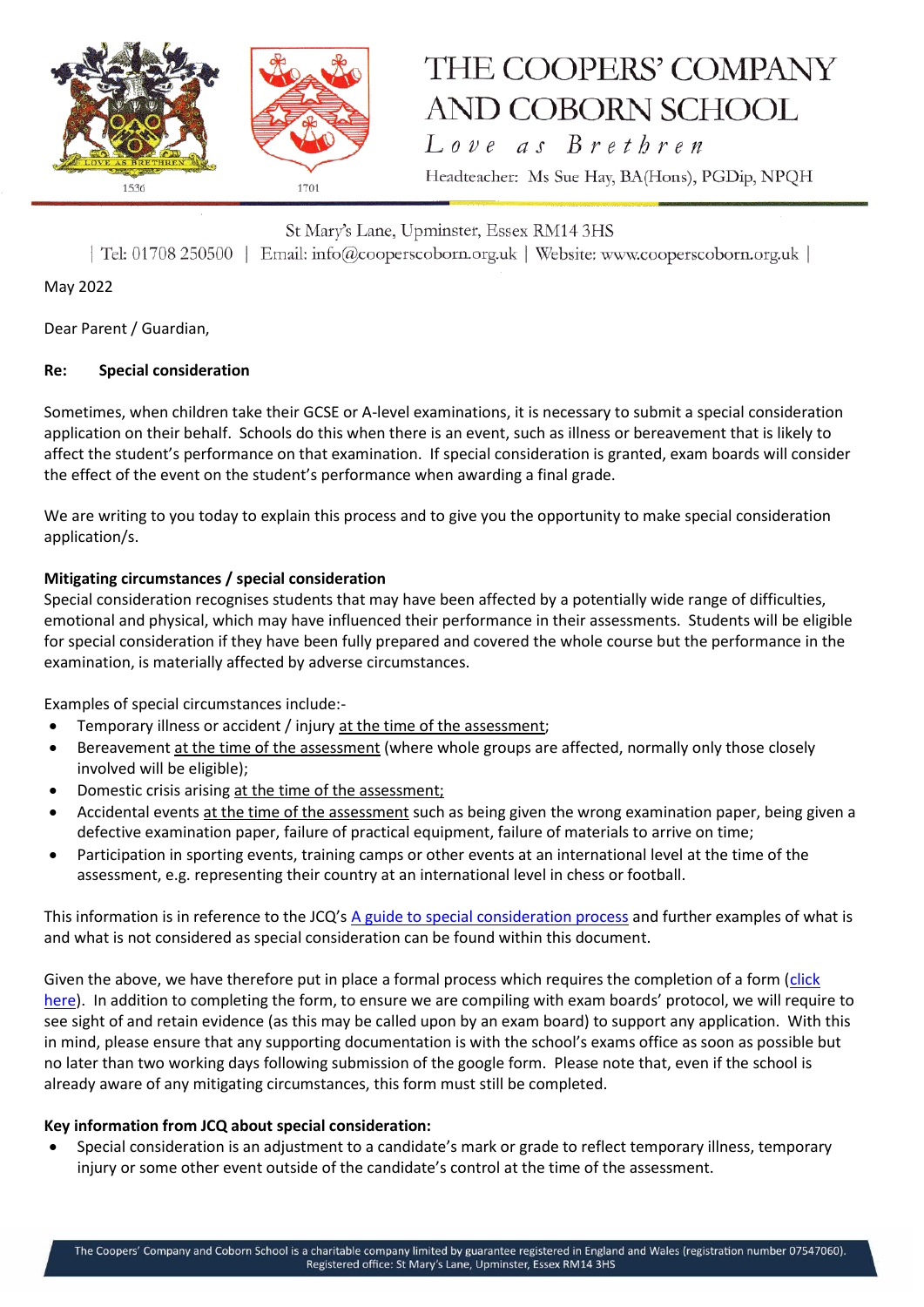

Love as Brethren

Headteacher: Ms Sue Hay, BA(Hons), PGDip, NPQH

St Mary's Lane, Upminster, Essex RM14 3HS

| Tel: 01708 250500 | Email: info@cooperscoborn.org.uk | Website: www.cooperscoborn.org.uk |

- It can only be applied where the candidate's performance has been adversely affected i.e., has prevented them from demonstrating their normal level of attainment.
- Only minor adjustments can be made, as to make larger adjustments would jeoparadise the standard of the qualification. The maximum adjustment is 5%, which is reserved for most exceptional cases.
- The mark awarded might not reflect the candidate's true ability if attainment has been considerably affected over a long period of time. Where long-term circumstances have prevented the candidate from reaching the competence standards, it may not be possible to make an adjustment.

Examples of circumstances not eligible for special consideration are as follows:-

- Long term illness or other difficulties during the course affecting revision time, unless the illness or circumstances manifest themselves at the time of the assessment;
- Bereavement more than six months before the assessment, unless an anniversary has been reached at the time of the assessment or there are on-going implications such as an inquest or court case;
- Domestic inconvenience, such as moving house, lack of facilities, taking holidays (including school/exchange visits and field trips) at the time of the assessment;
- Minor disturbance during the examination caused by another student, such as bad behaviour or a mobile phone ringing;
- The consequences of taking alcohol or recreational drugs;
- The consequences of disobeying the school's internal regulations;
- Misreading the instructions on the paper and answering the wrong questions;
- Missing all examinations;
- A disability or learning difficulties (diagnosed or undiagnosed) unless illness affects the student at the time of the examination or where the disability exacerbates what would otherwise be a minor issue – (difficulties over and above those that previously approved access arrangements would have alleviated).

Special consideration would not generally apply for non-examined assessment as this is ongoing over an extended period of time.

#### **How is special consideration applied and what allowance can be made**

Special consideration is given by applying an allowance of additional marks to the individual examination affected. The size of the allowance depends on the timing, nature and extent of the illness or misfortune.

The range of allowance given is 1-5%. The maximum allowance that can be given is 5% and this is reserved for the most exceptional and serious cases such as terminal illness of the candidate/parent/carer, death of a member of the immediate family within two months of the examination. The most common category of allowance is 1% / 2% for illness at the time of the assessment, broken limb, concussion, extreme distress (not exam related).

Furthermore, a missing mark can be estimated when a candidate is absent (for an acceptable reason) from a unit or a component in either a modular or linear specification. An example of how this would work can be found at the following link[: click here.](https://www.jcq.org.uk/exams-office/access-arrangements-and-special-consideration/other-documents/estimating-the-missing-mark-when-a-candidate-is-absent/)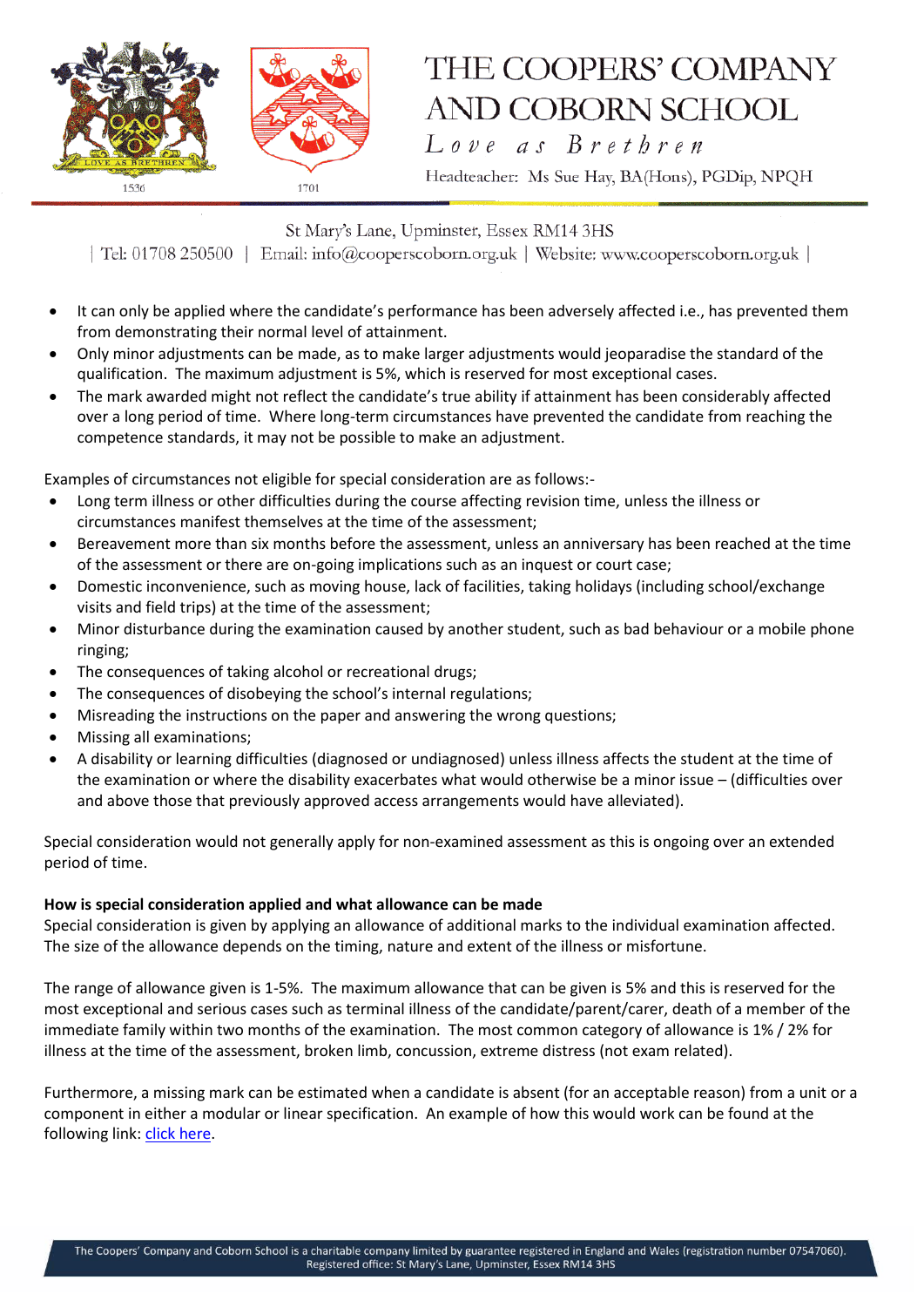

Love as Brethren

Headteacher: Ms Sue Hay, BA(Hons), PGDip, NPQH

St Mary's Lane, Upminster, Essex RM14 3HS | Tel: 01708 250500 | Email: info@cooperscoborn.org.uk | Website: www.cooperscoborn.org.uk |

Please note that exam boards only advise that special consideration has been awarded on the results information not what percentage they have been awarded. If absent from a timetabled component for acceptable reasons, the minimum requirements for enhanced grading (estimating a missing mark) is that 25% of the total assessment must have been completed.

Candidates will only be eligible for special consideration if they have been fully prepared and covered the whole course but performance in the exam is affected by adverse circumstances beyond their control.

In the event of student being absent on the day of an examination, we will require the student to complete the [self-certification form](https://www.jcq.org.uk/wp-content/uploads/2021/09/Form-14_Self-Certification-Form.pdf) which will assist us when submitting an application to the exam board. We have to highlight that should a candidate be found to be falsifying absence this will constitute malpractice.

#### **Covid-19**

To help ensure that exams and other formal assessments can go ahead and are fair, Ofqual and exam boards have set timetabled exams for summer 2022 to ensure that there is at least a 10-day gap between the exams in the same subject to reduce the risk of students missing all exams in a subject.

Key extracts from the [UKHSA guidance](https://www.gov.uk/guidance/people-with-symptoms-of-a-respiratory-infection-including-covid-19) as of 1<sup>st</sup> April 2022 – People with symptoms of a respiratory infection including Covid-19 state:-

#### **For children and young people 18 and under:**

- "Children and young people with mild symptoms such as a runny nose, sore throat, or slight cough, who are otherwise well, can continue to attend their education setting."
- "Children and young people who are unwell and have a high temperature should stay at home and avoid contact with other people, where they can. They can go back to school, college or childcare, and resume normal activities when they no longer have a high temperature and they are well enough to attend."
- "If a child or young person has a positive COVID-19 test result they should try to stay at home and avoid contact with other people for 3 days after the day they took the test, if they can."
- "Children and young people who usually go to school, college or childcare and who live with someone who has a positive COVID-19 test result should continue to attend as normal."

In the unfortunate event a student is absent as a consequence of Covid-19, we will require parents/ carers/ guardians and students to complete the self-certification form (as detailed above). This process is outlined in the school's [supplementary guidance on the special consideration process.](https://www.cooperscoborn.org.uk/wp-content/uploads/2022/05/Supplementary-guidance-to-special-consideration-Summer-2022.pdf) This will enable us to submit a special consideration application to the exam board under the category of illness at the time of the exam. As the exams are likely to go ahead, we cannot use historic or mock data to support any application.